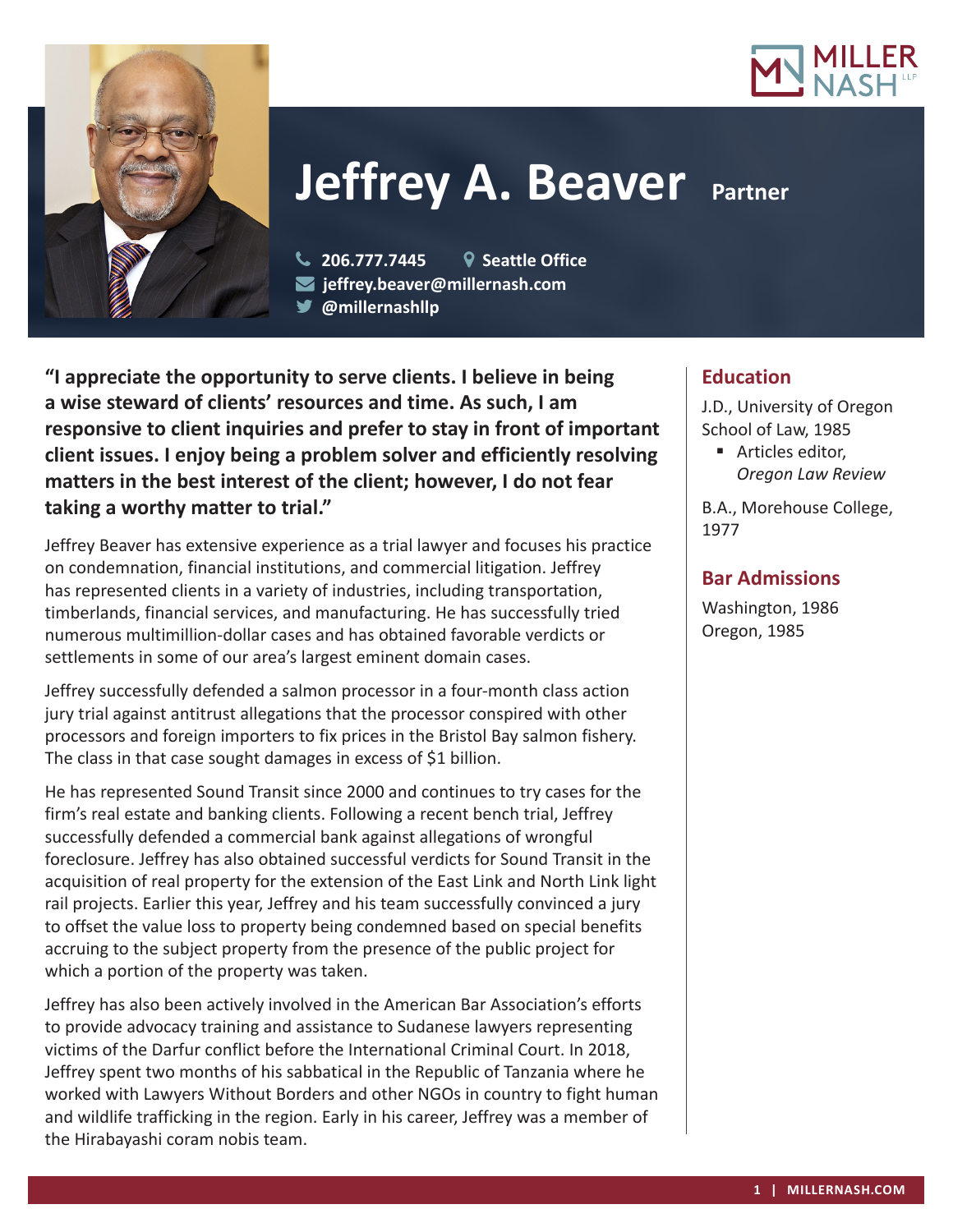

# **Professional Activities**

- United States Magistrate Judge Merit Selection Panel, member, 2016-present
- **Elected to The Counselors of Real Estate**
- **Elected to The American Law Institute**
- Washington State Minority and Justice Commission, commissioner appointed by the Washington State Supreme Court
- King County Bar Association
	- Judicial Conferencing Committee, 2012-present
	- Young Lawyers Division, past member and secretary
	- Board of Trustees, past member
- King County Bar Foundation
	- Board of Trustees, past member
	- President's Council, past member of board of trustees
- Washington State Bar Association
	- Special Disciplinary Counsel, 2013-present
	- Adjunct Investigative Counsel Panel, 2010-2014
- **Oregon Bar Association**
- American Bar Association
	- Section of Litigation; Expert Witnesses Committee, cochair, 2009-2012
	- Task Force Expert Witness Code of Ethics, member, 2010-2011
	- Section of Litigation; Condemnation, Zoning, and Land Use Committee, cochair, 2007-2009
	- Section of Litigation; Darfur Project Working Group, member, 2008
- **Federal Bar Association for the Western District of Washington, Appellate Practice, past cochair**
- National Bar Association, Board of Governors, past board member
- **E** Loren Miller Bar Association, treasurer and past president
- Washington State Board of Judicial Administration's Court Security Committee, former member

# **Civic Activities**

- Friends of the Children, board member
- Washington Leadership Institute, board member
- University of Oregon School of Law, Dean's Advisory Council, member
- **University of Oregon Foundation, board of trustees**

## **Representative Experience**

#### **Condemnation Litigation**

- Successfully represented Sound Transit in obtaining petitioner/condemnor verdicts in more than ten cases where the verdict was exactly the dollar amount asserted by the petitioner/condemnor.
- Successfully represented property owner in expansion of the University of Washington Tacoma Campus resulting in a \$1.9 million verdict.
- Successfully represented property owner in City's acquisition of a family farm for the creation of a park in Grays Harbor after having been retained only 90 days before trial (\$1.5 million verdict).

#### **Construction & Real Estate Litigation**

 Successfully represented commercial/industrial landlord against pass-through claims for nuisance, breach of lease, and breach of quiet enjoyment arising out of the migration of excessive and dense dust particles from one leased premises to another.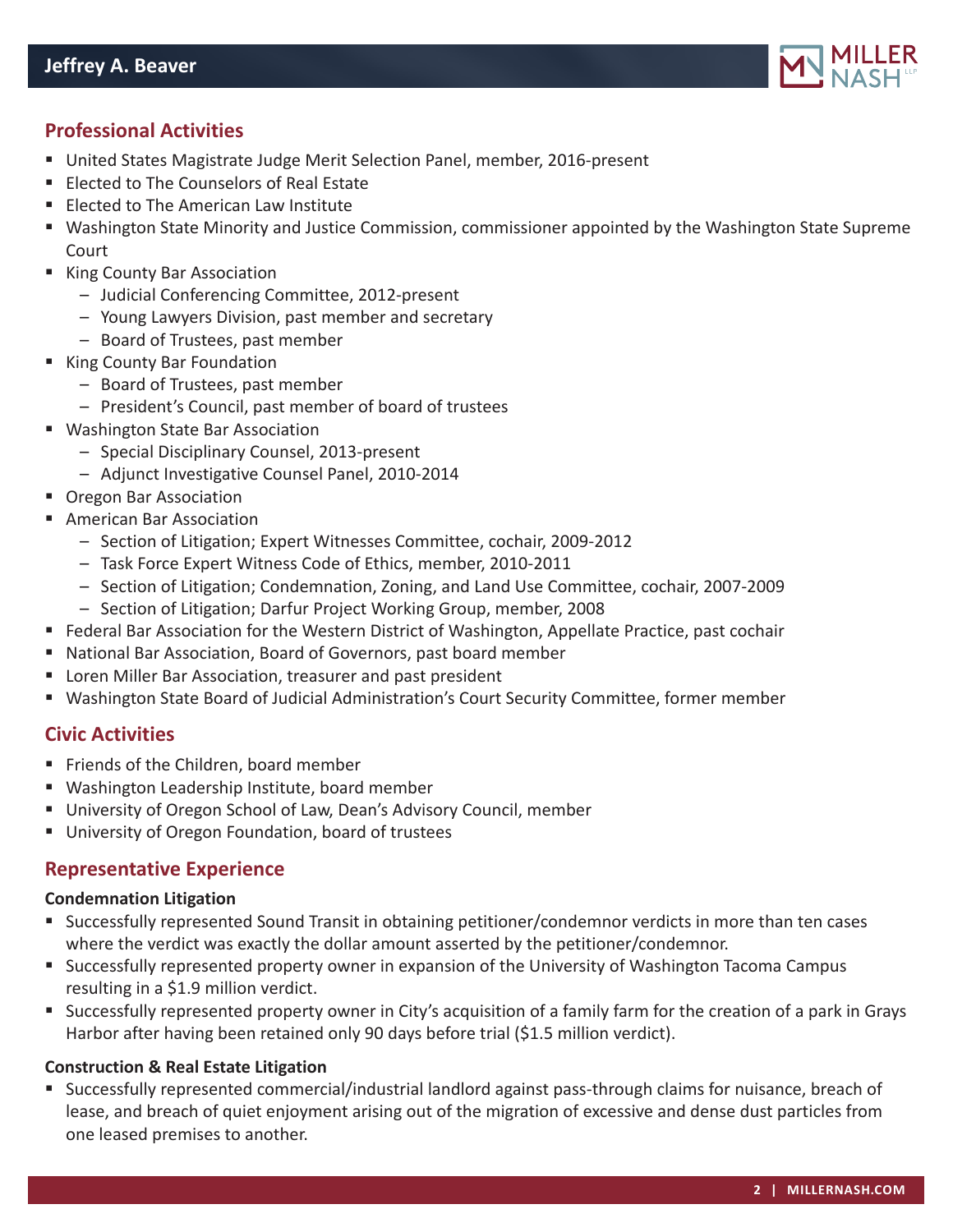

- Represented owner on \$8 million claim arising out of reconstruction of a high school specifically responsible for defending electrical subcontractor's pass-through claim.
- Successfully represented public contractor to recover excess costs expended due to major utility conflicts not indicated on project plans and claim for extra work.

#### **Employment Litigation**

- Successfully represented employee in ADA and state law against discrimination action for unlawful discharge based on employer's subcontract with federal government which disqualified contracted employees with organic heart disease. A contractual provision is not a defense as statutes, rules, or regulations are.
- Represented employee against the state in ADA and state law against discrimination action for disparate treatment in the form of disciplinary action due to clinical depression.

## **Intellectual Property Litigation**

 Represented defendant and cross-complainant biotechnology firm in patent infringement and Lanham Act case arising out of cattle feed lot industry and the use and efficacy of a lactobacillus acidophilus strain.

#### **Business Litigation**

- Successfully represented joint venture and joint venturer against partner in breach of timber sale contract, breach of fiduciary duty, and civil conspiracy claims.
- Successfully represented bank in enforcing forum selection clause in financing lease.

## **Business Litigation**

- *Hirabayashi v. United States.* Successfully represented Japanese-American petitioner in action for writ of error coram nobis seeking vacation of convictions for violating wartime measures requiring Japanese-Americans to remain within their residences and to report to civilian control stations.
- *McIntosh v. Nafziger.* Successfully represented parents and children who had been racially harassed by admitted skinhead. Obtained anti-harassment order. Affirmed on appeal.

# **Publications**

- "LGBTQ+ Victory: Considerations for Employers After Supreme Court Holds that Title VII Prohibits Discrimination on the Basis of Sexual Orientation and Gender Identity," Miller Nash Graham & Dunn, *News You Can Use* (June 2020)
- "Is Institutional Academic Freedom on the Decline?" *Campus Legal Advisor* (July 2019)
- "Responding to a Crisis: How Human Resources Can Make Things Better, Not Worse," Associated General Contractors, *Constructor Magazine*, coauthor (June 2019)
- "Equal Pay Victory for Employees: Employers May Not Use Prior Salary to Justify a Wage Differential Between Male and Female Employees," Miller Nash Graham & Dunn, *News You Can Use* (Apr. 2018)
- "Oregon Equalizer: While Paycheck Fairness Continues to Stall in Congress, Oregon Legislature Mandates Equity in Compensation," Miller Nash Graham & Dunn, *News You Can Use* (July 2017)
- "Isn't One Trial Enough? Jury Award Reversed and Remanded for Insufficient Evidence of Damages in Construction Contract Claim," Miller Nash Graham & Dunn, *News You Can Use* (Nov. 2016)
- "Everybody Out of the Pool: Ninth Circuit Determines That Only Customarily Tipped Employees May Participate in Tip-Pooling Arrangements Under Fair Labor Standards Act," Miller Nash Graham & Dunn, *News You Can Use* (Mar. 2016)
- "Effective Use of Legal Resources Plays Significant Role in Managing Risk," *Campus Legal Advisor* (Sept. 2015)
- "Corporate Designee Depositions Under ORCP 39 C(6): Be Prepared . . . Or Else," Oregon State Bar Corporate Counsel Section, *Corporate Counselor* (Nov. 2011)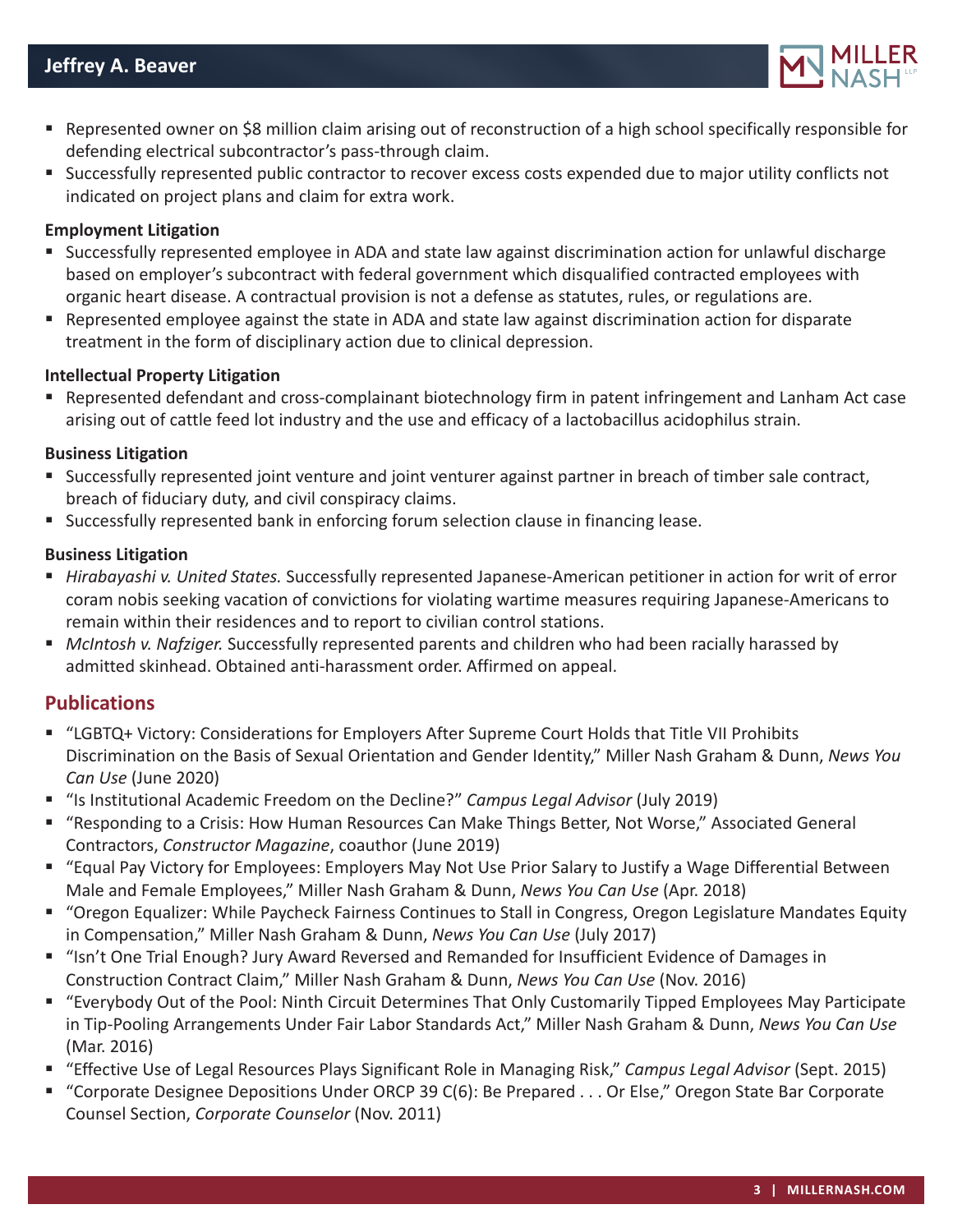

# **Presentations**

- "Arguing Special Benefits and Upzoning," The Seminar Group, Cutting-Edge Issues in Condemnation (Sept. 2020)
- "Making the Case for Compensation for Unusual Properties: Lessons on Jury Pitches," American Law Institute, Eminent Domain and Land Valuation Litigation CLE (January 2019)
- "International Right of Way Association Chapter 4 Eminent Domain Mock Trial," Miller Nash Graham & Dunn (Sept. 2017)
- "The Power of Networking," Washington Leadership Institute—Session III, The Nuts and Bolts of Law Practice (Mar. 2017)
- "Mediation Preparation: Strengths, Weaknesses, Opportunities, and Threats," Appraisal Institute, Tenth Annual Fall Conference (Oct. 2016)
- "Ethical Considerations Affecting Government Agencies and Their Lawyers," The Seminar Group, Government CLE (2016)
- "The Power of Networking," Washington Leadership Institute—Session II (2016)
- "Trial Testimony Preparation," Appraisal Institute, Fall Real Estate Conference (2014)
- "The Appraiser as an Expert Witness: Preparation and Testimony," Seattle Chapter of the Appraisal Institute (2014)
- "Alternative Dispute Resolution: Real Tools You Can Use," Suing and Defending Government Seminar (2014)
- "Reviewing an Appraisal," Appraisal Institute, Fall Real Estate Conference (2013)
- "Getting the Most Out of Your Experts: Do's and Don'ts in the Use of Expert Witnesses," ABA Section of Litigation, Annual Conference, moderator (2013)
- "The Nuts and Bolts of Law Practice/Leadership Challenges on Gender, Race, and Sexual Orientation," Washington Leadership Institute—Session II (2013)
- "Condemnation Procedure from A to Z," The Seminar Group, Third Annual Issues in Condemnation (2012)
- "Pretrial Motions in Limine: Don't Get Caught With Your Pants Down," Appraisal Institute, Fall Real Estate Conference (2012)
- "Recent Developments in Alternative Dispute Resolution," International Right of Way Association, Annual Education Conference (2012)
- "The Persuasive Trial Attorney: What Works and What Doesn't," Washington State Bar Association (2011
- "Expert Life After Changes to Rule 26: Should Experts be Required to Comply With ABA Ethical Standards For Experts," ABA Annual Meeting Toronto (2011)
- "Using Negotiated Settlements to Determine Damages: Sophisticated Analysis or Mind Reading," ABA Sections of Litigation and Criminal Justice, Annual CLE Conference Miami (2011)
- "The Power of Networking," Washington Leadership Institute—Session III, The Nuts and Bolts of Law Practice (2011)
- "Environmental Regulations Compensable Takings or Permissible Legislation?" American Bar Association Section of Litigation, Teleconference Series (2008)
- "The Ten Things Every Patent and Antitrust Practitioner Must Know After Recent Supreme Court Decisions," American Bar Association Section of Litigation, Teleconference Series (2007)
- "What Happens When the Project Fails after the Property is Condemned?" The American Law Institute and the American Bar Association, Course: Eminent Domain and Land Valuation Litigation (2007)
- "Antitrust and Intellectual Property Trends in the Supreme Court," American Bar Association Section of Litigation, Teleconference Series (2006)
- "An Eminent Domain Legislation Update," Industrial Asset Management Council Forum (2006)
- "How to Try Your Case for the Condemnor," The American Law Institute and the American Bar Association, Course: Eminent Domain and Land Valuation Litigation (2006)